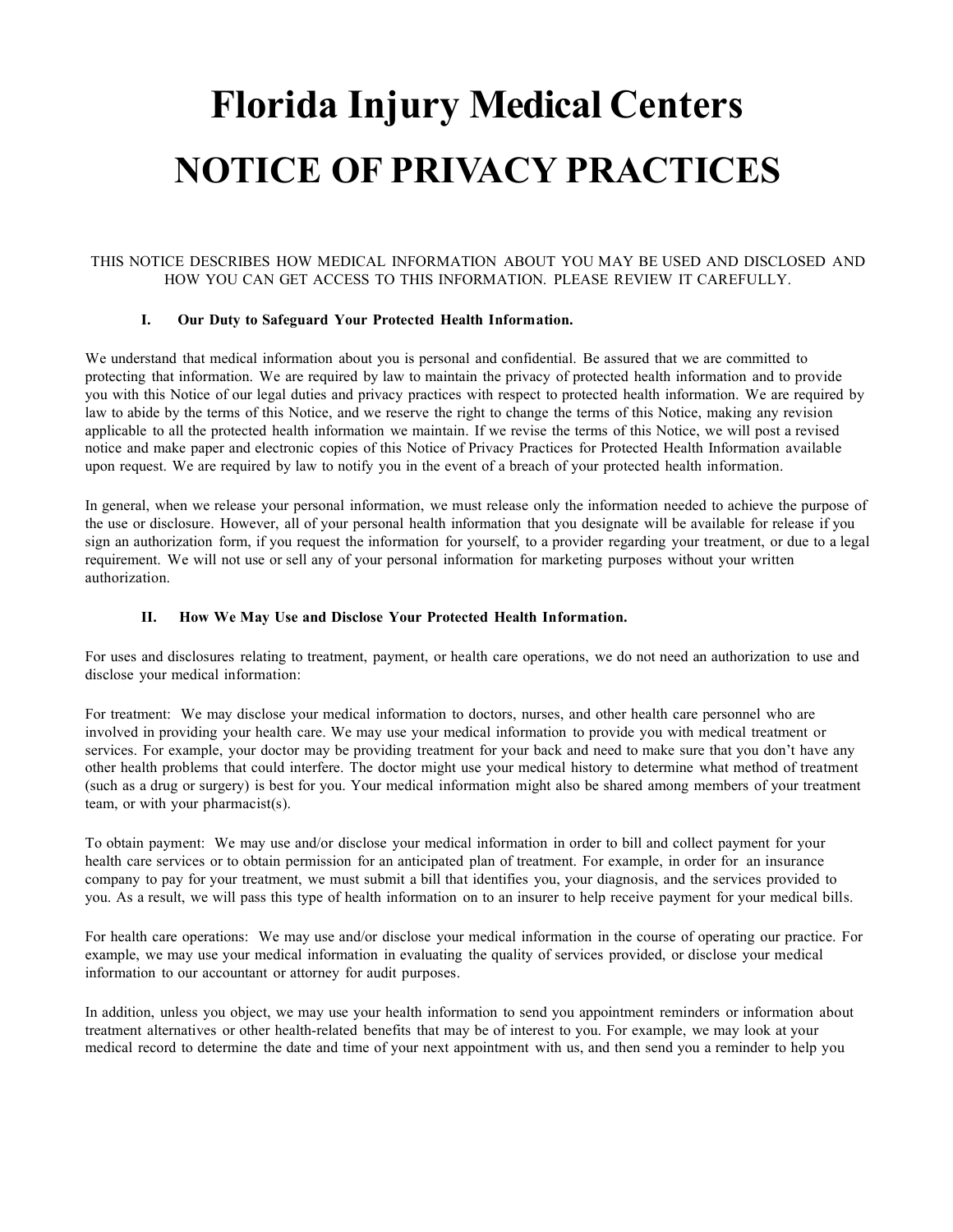remember the appointment. Or, we may look at your medical information and decide that another treatment or a new service we offer may interest you.

We may also use and/or disclose your medical information in accordance with federal and state laws for the following purposes:

We may disclose your medical information to law enforcement or other specialized government functions in response to a court order, subpoena, warrant, summons, or similar process.

We may disclose medical information when a law requires that we report information about suspected abuse, neglect or domestic violence, or relating to suspected criminal activity, or in response to a court order. We must also disclose medical information to authorities who monitor compliance with these privacy requirements.

We may disclose medical information when we are required to collect information about disease or injury, or to report vital statistics to the public health authority. We may also disclose medical information to the protection and advocacy agency, or another agency responsible for monitoring the health care system for such purposes as reporting or investigation of unusual incidents

We may disclose medical information relating to an individual's death to coroners, medical examiners or funeral directors, and to organ procurement organizations relating to organ, eye, or tissue donations or transplants.

In certain circumstances, we may disclose medical information to assist medical/psychiatric research.

In order to avoid a serious threat to health or safety, we may disclose medical information to law enforcement or other persons who can reasonably prevent or lessen the threat of harm, or to help with the coordination of disaster relief efforts.

If people such as family members, relatives, or close personal friends are involved in your care or helping you pay your medical bills, we may release important health information about you to those people We may also share medical information with these people to notify them about your location, general condition, or death.

We may disclose your medical information as authorized by law relating to worker's compensation or similar programs.

We may disclose your medical information in the course of certain judicial or administrative proceedings.

Other uses and disclosures of your medical information not covered by this notice (such as for marketing purposes) or the laws that apply to us will be made only with your written authorization. If you provide permission to use or disclose medical information about you, you may revoke that permission, in writing, at any time. You understand that we are unable to take back any disclosures we have already made with your permission, and that we are required to retain our records of the care that we provided you.

# **III. Your Rights Regarding Your Medical Information.**

You have several rights with regard to your health information. If you wish to exercise any of these rights, please contact the Office Manager at 386-742-7312 . Specifically, you have the following rights:

You have the right to ask that we limit how we use or disclose your medical information. For example, for services you request no insurance claim be filed and for which you pay privately, you have the right to restrict disclosures for these services for which you paid out of pocket. You have the right to ask that we send you information at an alternative address or by an alternative means. We will consider your request, but are not legally bound to agree to the restriction. We will agree to your request as long as it is reasonably easy for us to do so. To request confidential communications, you must make your request in writing to Office Manager, Florida Injury Medical Centers, 432 N. Pine Meadow Dr. Debary FL 32713. We will not ask you the reason for your request. Your request must specify how or where you wish to be contacted.